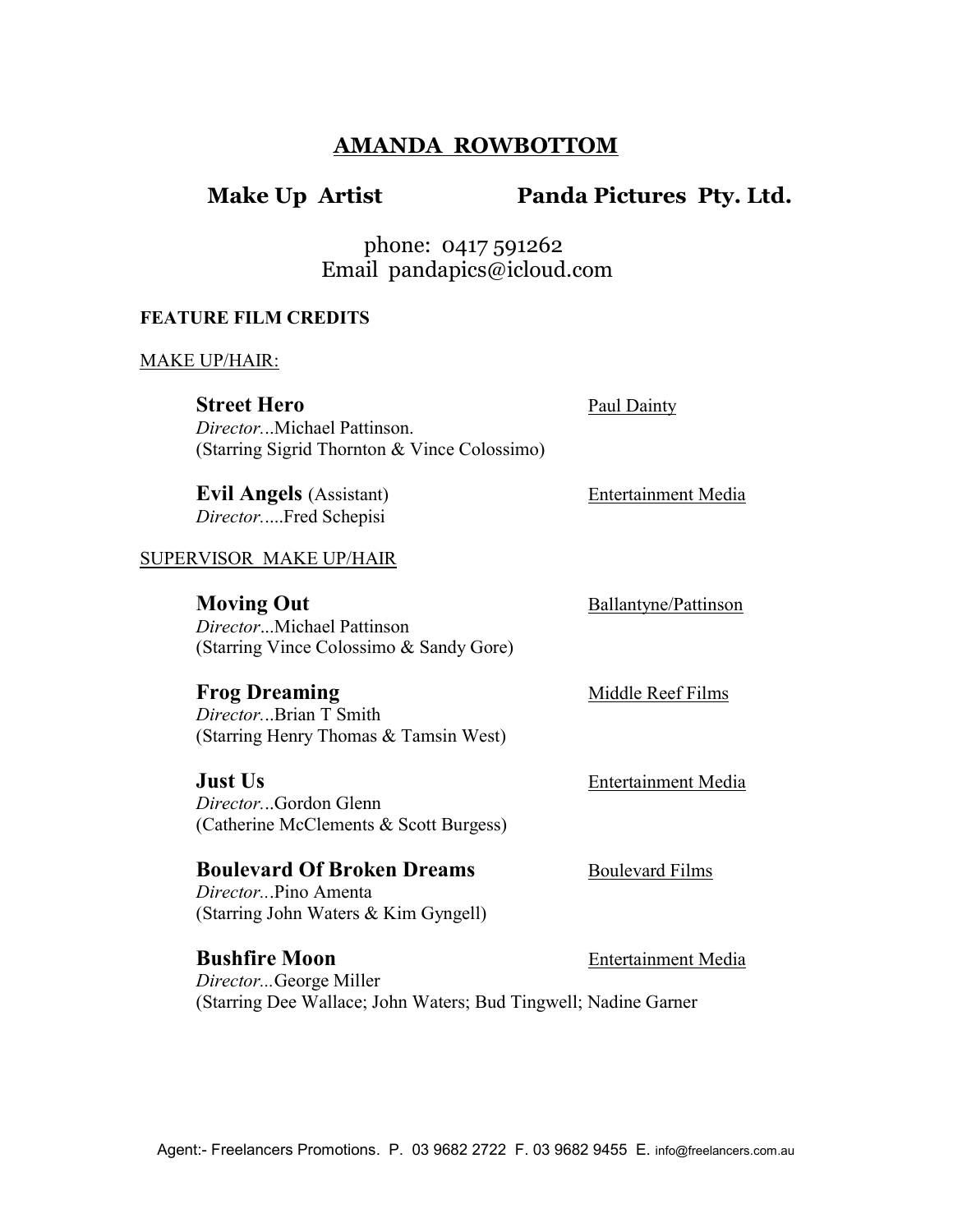## FEATURE FILMS CREDITS cont..

## **Heaven Tonight** Boulevard Films

Director...Pino Amenta (Starring John Waters; Guy Pearce; Rebecce Gilling)

## What The Moon Saw Boulevard Films

Director...Pino Amenta

The Big Steal Cascade Films Director...Nadia Tass (Starring Claudia Karvan; Ben Mendelsohn; Steve Bisley)

Director...Jocelyn Moorhouse (Starring Russell Crowe; Hugo Weaving: Genevieve Picot)

Eightball Meridian Films Director...Ray Argall

## Gross Misconduct P.R.O Films

Director...George Miller (Starring Jimmy Smits & Naomi Watts)

## That Eye The Sky Entertainment Media

Director...John Ruane (Starring Lisa Harrow; Peter Coyote; Amanda Douge)

Countdown Philip Emanuel Films Director...Vince Monton

## What I have Written Early Works

Director...John Hughes (Starring Angie Milliken; Martin Jacobs; Jacek Koman)

**Brilliant Lies** Bayside Pictures Director...Richard Franklin (Starring...Anthony La Paglia; Gia Carides; Zoe Carides)

Proof House & Moorhouse

Agent:- Freelancers Promotions. P. 03 9682 2722 F. 03 9682 9455 E. info@freelancers.com.au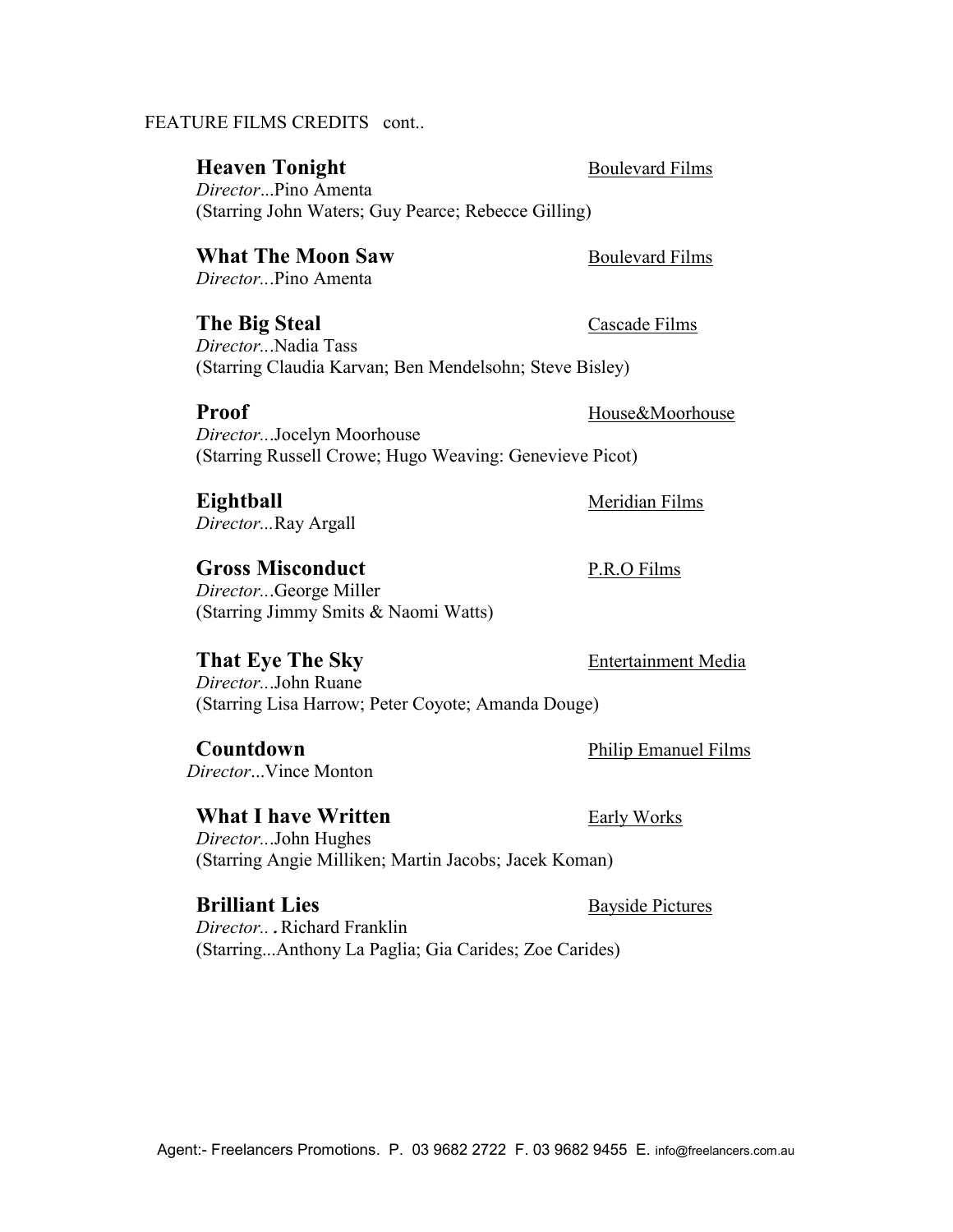## FEATURE FILMS CREDITS cont.

River Street House & Moorhouse Director...Tony Mahood (Starring...Aden Young; Bill Hunter)

Price Entertainment

## **Zeus and Roxanne** Rysher Entertainment

Director....George Miller U.S. Feature....... ( Starring... Kathleen Quinlan, Steve Guttenberg )

Amy Cascade Films

 Director... Nadia Tass ( Starring... Rachael Griffiths, Ben Mendelsohn. )

**The Missing Company** Upside Down Films

 Producer...Linda House...Director...Manuela Alberti (Starring.... Fabrizio Bentivoglio, Rebecca Frith.)

### TELEVISION CREDITS: (SUPERVISED MAKE-UP & HAIR)

**Great Bookie Robbery** (Mini Series) B.L. Productions. Directors.......Mark Joffe/Marcus Cole. ` ( Starring, John Bach;Bruno Lawrence; Catherine Wilkins)

## **My Brother Tom** (Mini Series) Crawford Productions

Director.....Pino Amenta. ( Starring, Gordon Jackson; Keith Michel; Katherine Mc.Clements)

Nancy Wake (Mini Series) Simpson/Le Mesurier Director.....Pino Amenta. (Starring Noni Hazlehurst & John Waters)

**Fast Forward** (Satirical Sketch Show) Artists Services (Starring MagdaSzubanski; Marg Downey: Jane Turner:Gina Riley) \*\*\*Penguin Award for make up. \*\*\*

All Together Now (Sit-Com) Telltale Films Director.....Pino Amenta (Starring Jon English & Rebecca Gibney)